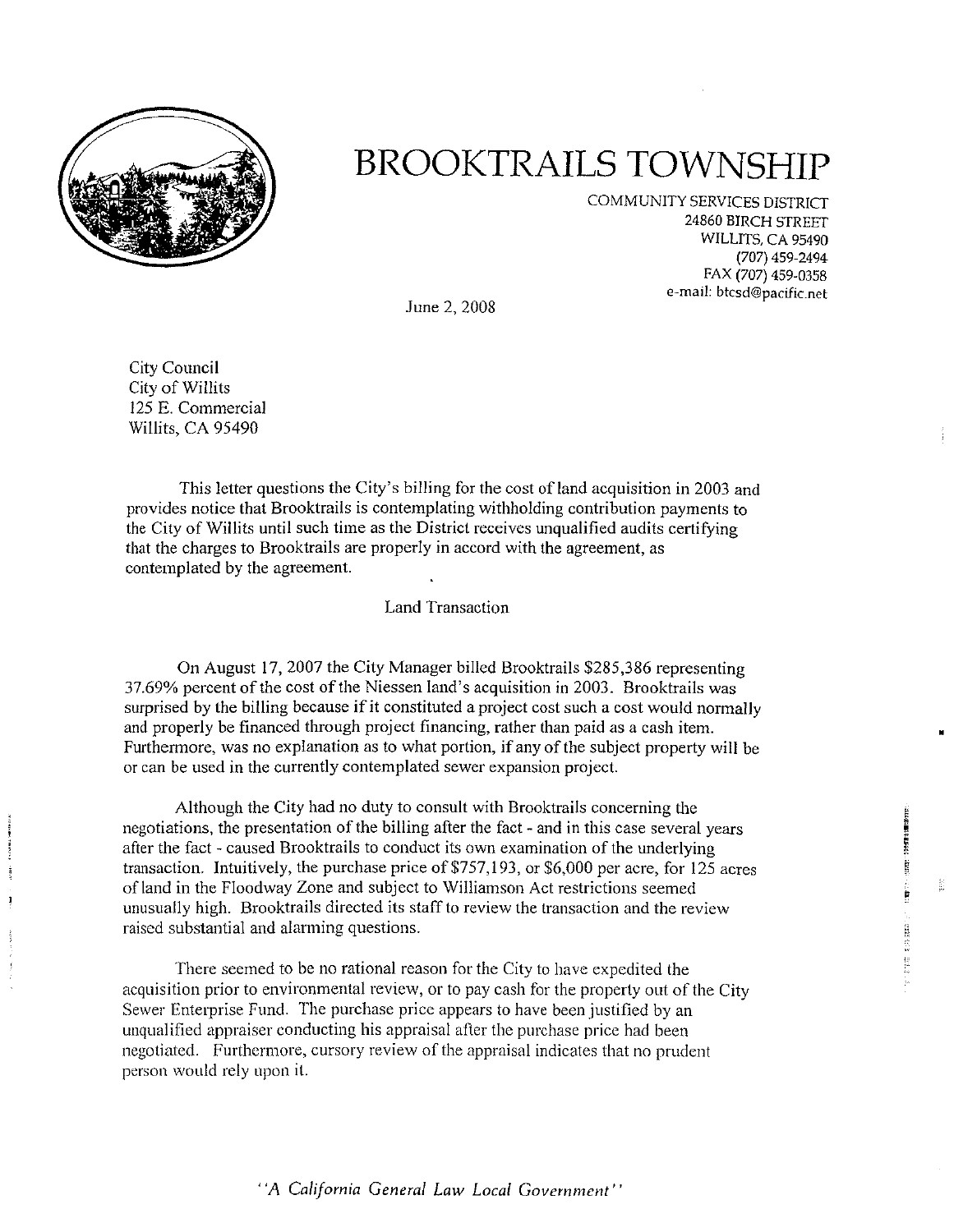Specifically the appraiser possessed only an AL Residential appraisal license which is basically one step above a Trainee License, and two steps below a Certified General License which is required to appraise a property such as the Neisen property. The scope of an AL license for non residential transactions is limited to property with a value up to \$250,000. The subject appraisal was three times in excess of that limitation Furthermore the appraisal itself indicated that it was a Self-Contained Appraisal Report conforming with USPAP, when in fact it was simply a Summary Report.

Apart from the qualification of the appraiser and the circumstances of the property procurement, any semblance of dependability or credibility of the appraisal is called into question when the valuation section is reviewed. The valuation section utilized the Sales Comparison Approach which is reliable only when recent sales of similar properties can be found to compare with the subject property such as: (I) location in Willits;  $(2)$  over 100 acres in size;  $(3)$  zoning in the floodway;  $(4)$  lack of any development potential and (5) a 2003 valuation date.

Not one of the compared sales are similar to *any* of the foregoing characteristics. They are all located outside Willits, not one is in the Floodway, not one has lack of development potential, and all the compared sales are for parcels less than 13 acres in size. Generally characterized, the purported "similar properties" were Ukiah industrial parcels bordering the freeway.

Also the appraisal utilized a 1997 transaction. Had such a sale been relevant, the appraiser should have considered using the actual 1996 sales price of the subject property which sold for a total of \$360,000 for four parcels totaling 150 acres, plus improvements. The 1996 transaction was \$2392 per acre, including a substantial portion likely weighted to the improvements which were included in the 1996 transaction, but not included in the 2003 appraisal.

The desk review of the appraisal upon which this transaction rested motivated Brooktrails to retain a qualified appraiser, an MIA appraiser, who is experienced in determining fair market value for purposes of acquiring property by eminent domain. In that the City of Willits has the power of eminent domain, there would be no reason for the City to pay anything more than the fair market value, as that term is construed by eminent domain law. At an expense of \$13,500 Brooktrails was advised that the fair market value for the property as of 2003 was \$375,000, not \$757,000. The variance is so great as to raise substantial questions as to the entire transaction.

It is noteworthy that the seller purchased his property for \$360,000 or \$1333 per acre in 1996. In February 2000 the City purchased 119 acres from the seller paying \$313,000 or \$1,333 per acre. In 2003 the City purchased another 125 acres paying \$776,000 or \$6000 per acre. In the space of three years, the City paid the seller over a million dollars cash from City accounts. The seller had acquired the property for a purchase price of \$360,000 and sold to the City the least valuable portions of the property for over a million dollars. The Seller received almost \$1.1 million from the City and was

-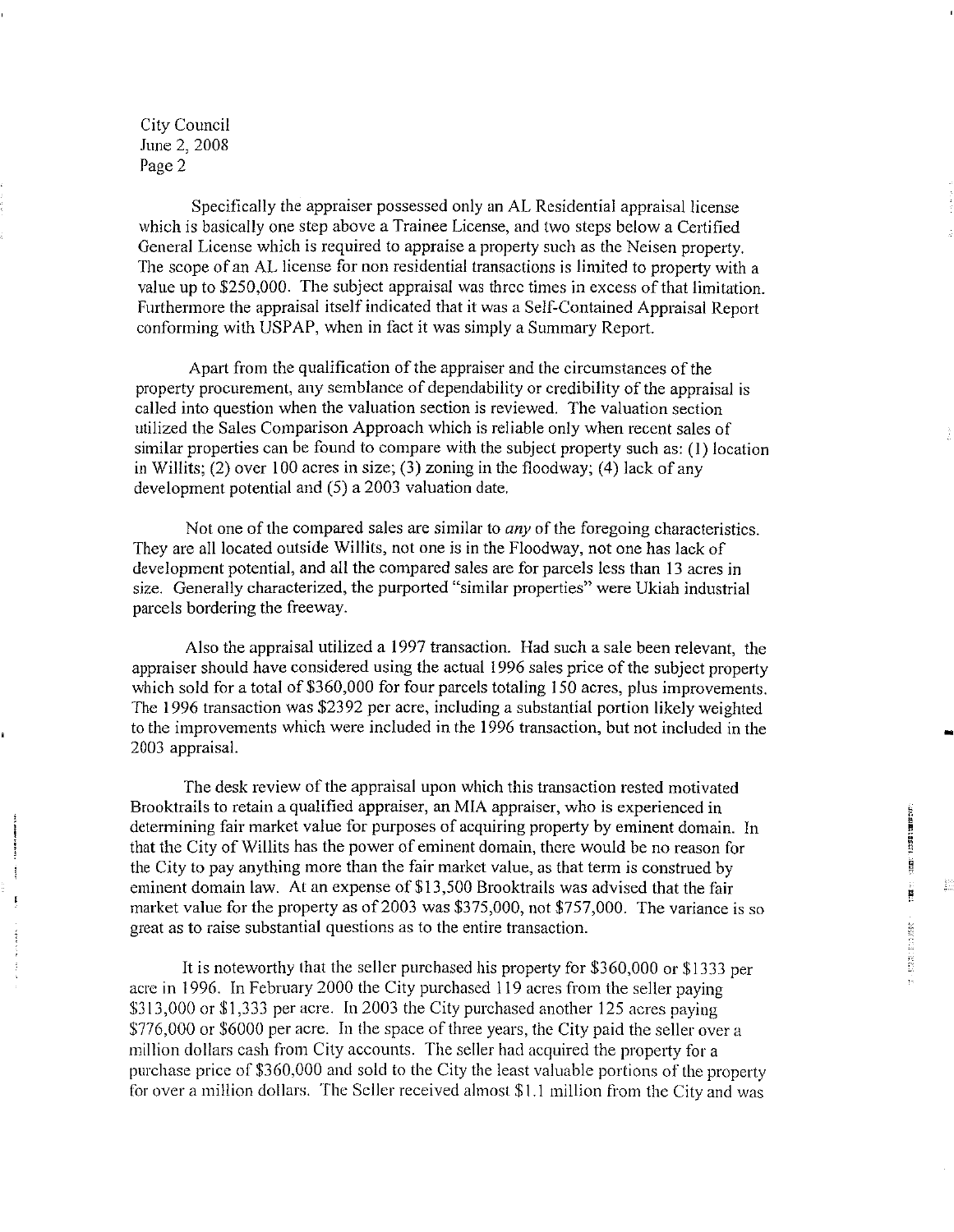left with 25 non-floodway acres fronting Highway IOI, a single family residence and a barn.

While there was a substantial rise in land prices between 2003 and 2006, there had been no such appreciation between 1996 when the Seller had acquired the property and 2003, the date of the transaction. An explanation is owed to the City Council and the Board of Directors of Brooktrails as to why public funds were expended so recklessly.

This claim submitted by the City of Willits to Brooktrails for contribution to this purchase price does not arise in a vacuum, but in the context of continued and substantial problems in the calculation of Brooktraiis' contractual payment share. Some of those problems will be outlined below.

The Board of Directors of Brooktrails has agreed to transmit the sum equal to 37.69 percent of \$3,000 per acre for that portion of the property certified as used by the project. However, Brooktrails will deduct the cost of the appraisal. The payment would be in full satisfaction of this claim sent last August by the City Manager. Brooktrails will reconsider the matter only if a credible explanation is provided as to why the City paid such a massive premium for the Niesen property.

It is realized that some of this may be unknown to the Council. From the City's file it appears that the City Council's only involvement was in authorizing the acceptance of the deed after the transaction had occurred.

### Lack of Audits

The agreement contemplates that the City will own the sewer plant and will be reimbursed by Brooktrails for a share of the operation costs of the sewer plant divided by the ratio of the District's contributed flow; and contribution for capital improvements based upon the capacity owned by Brooktraiis. As will be discussed below, over the years substantial questions have arisen as to the costs allocated to the sewer plant operation and capital expenditures allocated for contribution by Brooktrails.

The agreement between the City and Brooktrails provides that the City will provide an audited financial report by October of each year. This requirement was motivated by good business practice requiring the District to have certainty that the City accounts had been audited and were presented accurately and that the claimed costs were in conformity with the agreement.

A major problem surfaced in 1997 when the City's auditors started providing a disclaimer to a purported "audit." The effect of the disclaimer was to state that the auditor was not verifying the accuracy of any of the figures and was relying solely upon information provided to it by the City none of which the auditor was prepared to verify. Brooktrails immediately objected and has effectively reserved this issue. It has never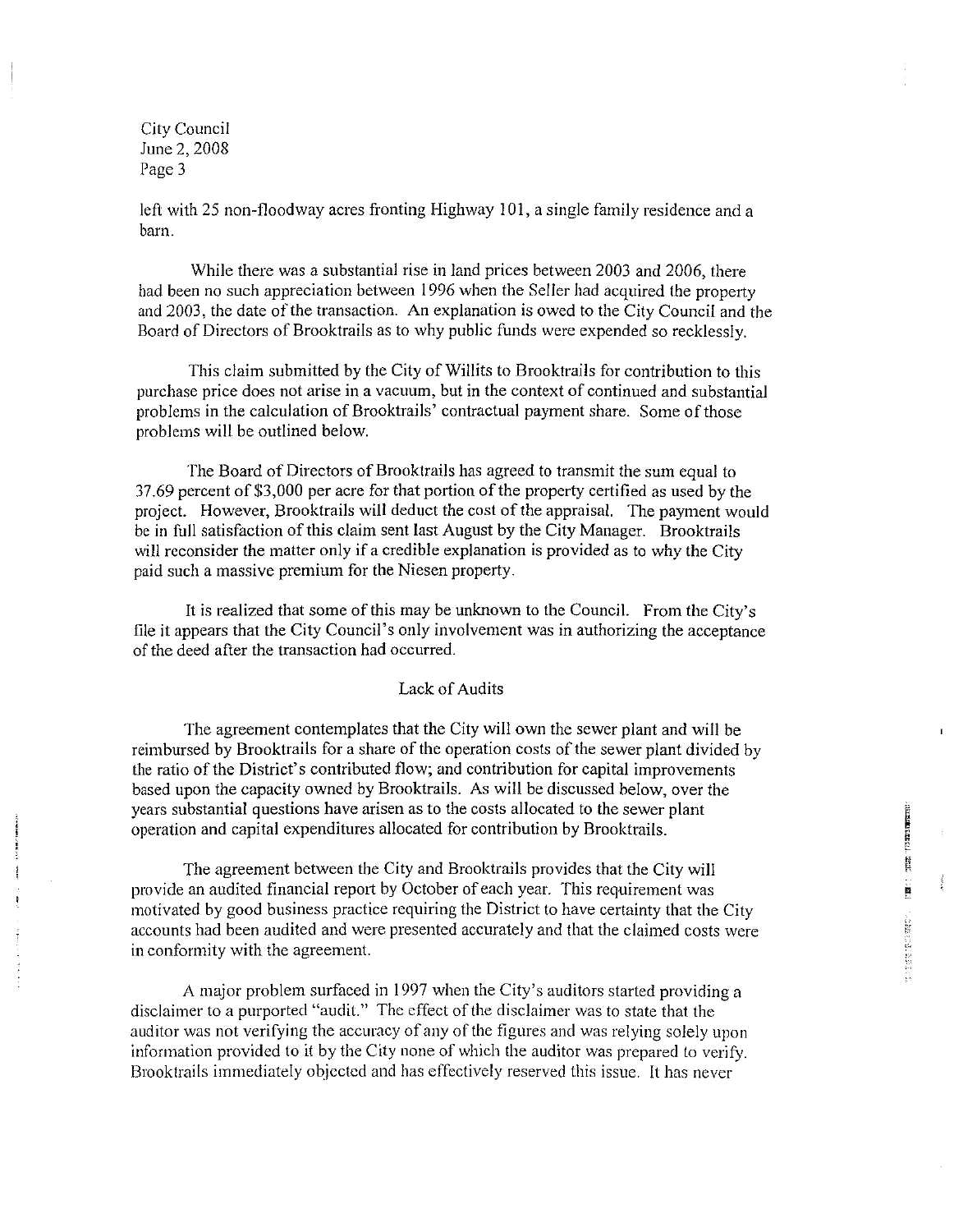been resolved. Every audit since 1999 has contained that disclaimer except the 2005 audit which did not include the sewer agreement calculations.

The failure to provide Brooktrails unqualified audits has been compounded by the fact that in 2006 the City stopped providing any audited statements of any kind. Apparently the City of Willits has not completed its single year audits for the past two fiscal years in violation of both the contract and law. It should be of great concern to the City Council that its staff has been unable to provide an audit of its financial activities when the legal requirement to do so is clear and certain. It is also of concern that Brooktrails is asked to make payment on claims which have not been audited and which in the past have been replete with overstatement and misstatement.

It is also alarming that the sewer plant expansion project which has spiraled out of financial control since it was first proposed. Brooktrails anticipates substantial billings to Brooktrails. Jn this context Brooktrails is not willing to stand still and except approximations, estimates, and un-audited representations of City staff.

In October our manager met with the City manager and urged that the City meet its legal obligation under the contract to provide audited statements. Unilaterally Brooktrails offered to amend the agreement to provide that the audited statements could be tendered by the City to Brooktrails in February following the close of fiscal year rather than in October as contemplated by the agreement. Although Brooktrails and almost every other public entity in the vicinity completes its audit and presents to its policy makers within six months following the close of the fiscal year, it was hoped that the unilateral offer would be met with some evidence of activity.

February I has come and gone and Brooktrails has no idea when, if ever, the City of Willits will present audited financial statements for the fiscal year ended 2006 and the fiscal year ended 2007. Brooktrails has received no meaningful explanation as to why the audits have not been provided, but the inability of the City to obtain a certification that its financial records are in order raises the prospect that there are very serious problems.

Hopefully when the City Council recruits a new City Manager *it* will disclose the material fact that it has been unable to procure or complete an audit of its financial statement for two full fiscal years. Typically sophisticated candidates will request copies of recent budgets and audits prior to interviews. This information would be of primary importance in evaluating potential candidates for the position who might possess the ability to correct this situation and to prioritize such correction.

In view of the fact that the District had to incur the cost of an accountant to evaluate the situation in February, the Board of Directors has directed its staff to withhold the sum of \$1,320, representing its cost, from the next payment to the City of Willits.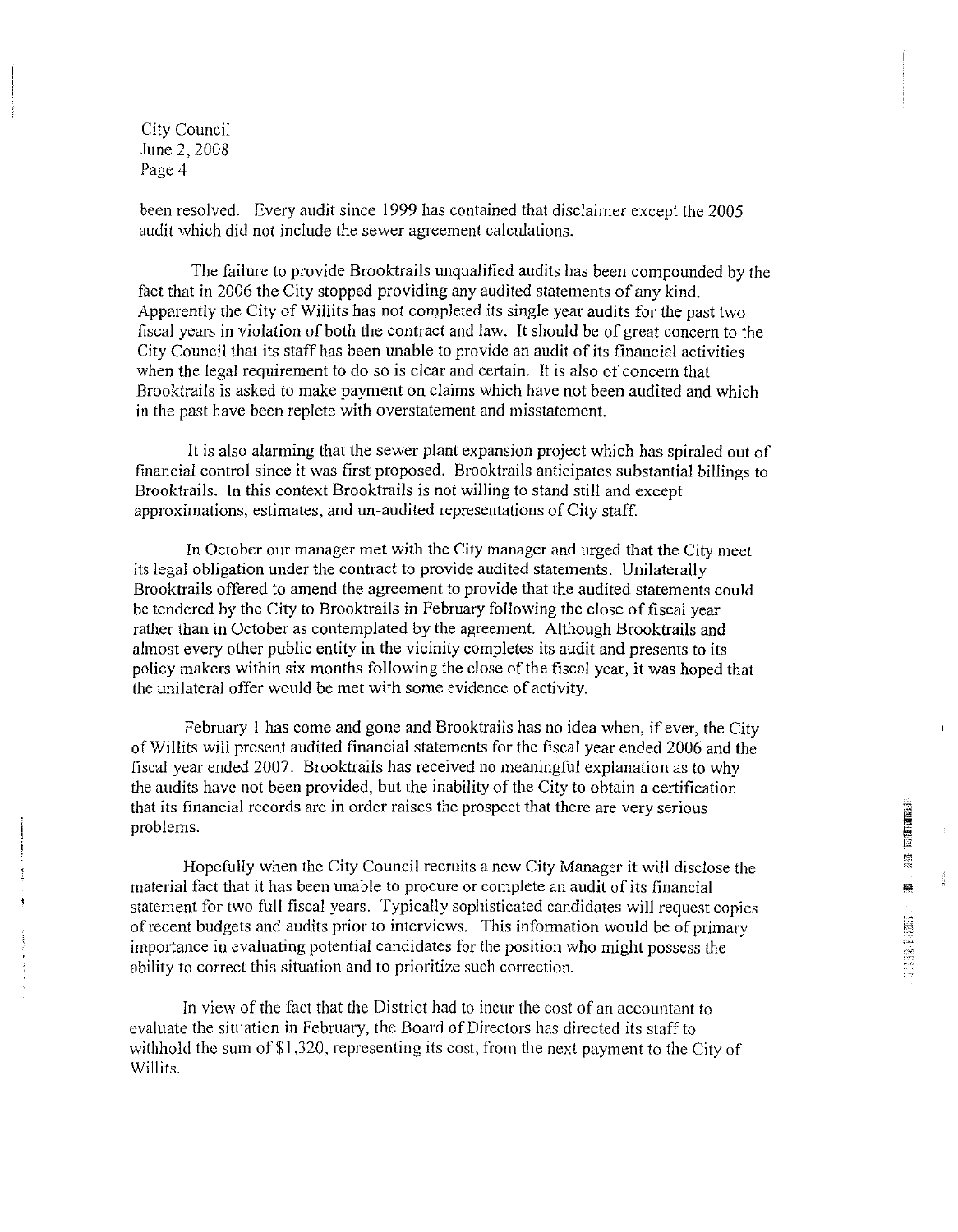Additionally, the Brooktrails Board of Directors is considering taking action which would escrow payments to the City of Willits until such time as the City meets its contractual obligation to provide audited information. The most substantial factor in the consideration of such a drastic measure would be whether or not Brooktrails receives some sort of commitment that an effort will be made to meet the City's contractual obligation to provide audited information. To date it is not an oversimplification to state that such an assurance has not been forthcoming from City staff. In fact, there appears to be a continuing indifference.

In order for the District to set rates it is required to make certain factual findings. As a result of the City's failure to provide reliable financial information upon which to base the City billings to the District, there is a substantial possibility that the District will suffer legal action challenging its rates. If so, the District will seek indemnity for any costs attributed to failure of the City to meet its contractual and legal obligation.

#### Context of Accounting Issues

It should be called to your direct attention that these issues have persisted for a substantial period of time. To date Brooktrails has placed a greater value upon a productive relationship with the City, which Brooktrails views as its partner. In doing so the District has discovered and called to the City's attention various accounting irregularities without demand for correction or reversal of questionable charges. In this context the overstatement of the Neisen land acquisition costs to the District, being such an alarming overstatement, requires that some drastic measure to be taken to resolve what has become a recurring problem. In short, the relationship requires a major course **correction.** 

Recently, in the context of the City being unable to produce audited billings, the City produced a schedule of the City's actual costs for the preceding fiscal year. The District's financial officer, after spending a great deal of time attempting to reconcile the schedule, learned that the schedule did not reflect "actual costs" as represented, but rather, budget estimates from the year before. The City not only failed to bill audited costs, it billed budget estimates as though they were incurred costs.

As for context, it is not an overstatement to assert that the City of Willits staff impermissibly utilizes the provisions requiring Brooktrails to contribute a share of sewer plant operation costs as a cost center for the City budget. Some examples follow. By way of background it is important to note that the agreement does provide for Brooktrails to contribute administration costs for the City's operation.

For example the City has charged a franchise fee to the sewer system. Although this is not an actual cost to the City, it was charged and Brooktrails was required to pay a portion of this as though it was an incurred operating expense.

-